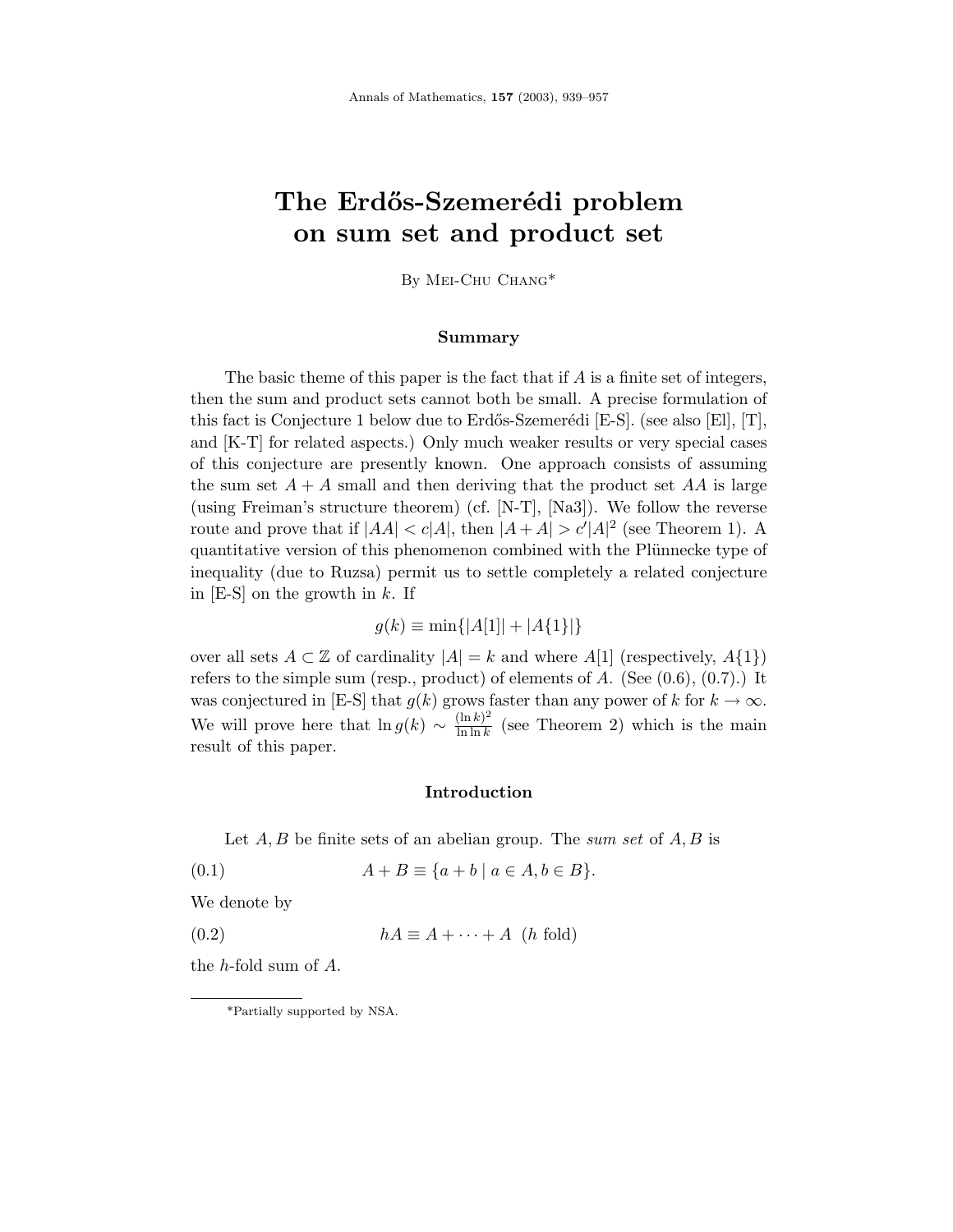Similarly we can define the product set of *A, B* and *h*-fold product of *A*.

$$
(0.3) \tAB \equiv \{ab \mid a \in A, b \in B\},\
$$

$$
(0.4) \t Ah \equiv A \cdots A \t (h \text{ fold}).
$$

If  $B = \{b\}$ , a singleton, we denote  $AB$  by  $b \cdot A$ .

In 1983, Erdős and Szemerédi [E-S] conjectured that for subsets of integers, the sum set and the product set cannot both be small. Precisely, they made the following conjecture.

CONJECTURE 1 (Erdős-Szemerédi). For any  $\varepsilon > 0$  and any  $h \in \mathbb{N}$  there is  $k_0 = k_0(\varepsilon)$  such that for any  $A \subset \mathbb{N}$  with  $|A| \geq k_0$ ,

$$
(0.5)\t\t\t |hA \cup A^h| \gg |A|^{h-\varepsilon}
$$

We note that there is an obvious upper bound  $|hA \cup A^h| \leq 2\binom{|A|+h-1}{h}$ *h* - .

*.*

Another related conjecture requires the following notation of simple sum and simple product.

(0.6) 
$$
A[1] \equiv \left\{ \sum_{i=1}^{k} \varepsilon_i a_i \mid a_i \in A, \varepsilon_i = 0 \text{ or } 1 \right\},
$$

(0.7) 
$$
A\{1\} \equiv \left\{\prod_{i=1}^k a_i^{\varepsilon_i} \mid a_i \in A, \varepsilon_i = 0 \text{ or } 1\right\}.
$$

For the rest of the introduction, we only consider  $A \subset \mathbb{N}$ .

CONJECTURE 2 (Erdős-Szemerédi). Let  $g(k) \equiv \min_{|A|=k} \{|A[1]|+|A\{1\}|\}.$ Then for any *t*, there is  $k_0 = k_0(t)$  such that for any  $k \geq k_0, g(k) > k^t$ .

Toward Conjecture 1, all work has been done so far, are for the case *h* = 2.

Erdős and Szemerédi [E-S] got the first bound:

THEOREM (Erdős-Szemerédi). Let  $f(k) \equiv \min_{|A|=k} |2A \cup A^2|$ . Then there are constants *c*1*, c*2, such that

(0.8) 
$$
k^{1+c_1} < f(k) < k^2 e^{-c_2 \frac{\ln k}{\ln \ln k}}.
$$

Nathanson showed that  $f(k) > ck^{\frac{32}{31}}$ , with  $c = 0.00028...$ .

At this point, the best bound is

$$
(0.9) \t\t |2A \cup A^2| > c|A|^{5/4}
$$

obtained by Elekes [El] using the Szemerédi-Trotter theorem on line-incidences in the plane (see [S-T]).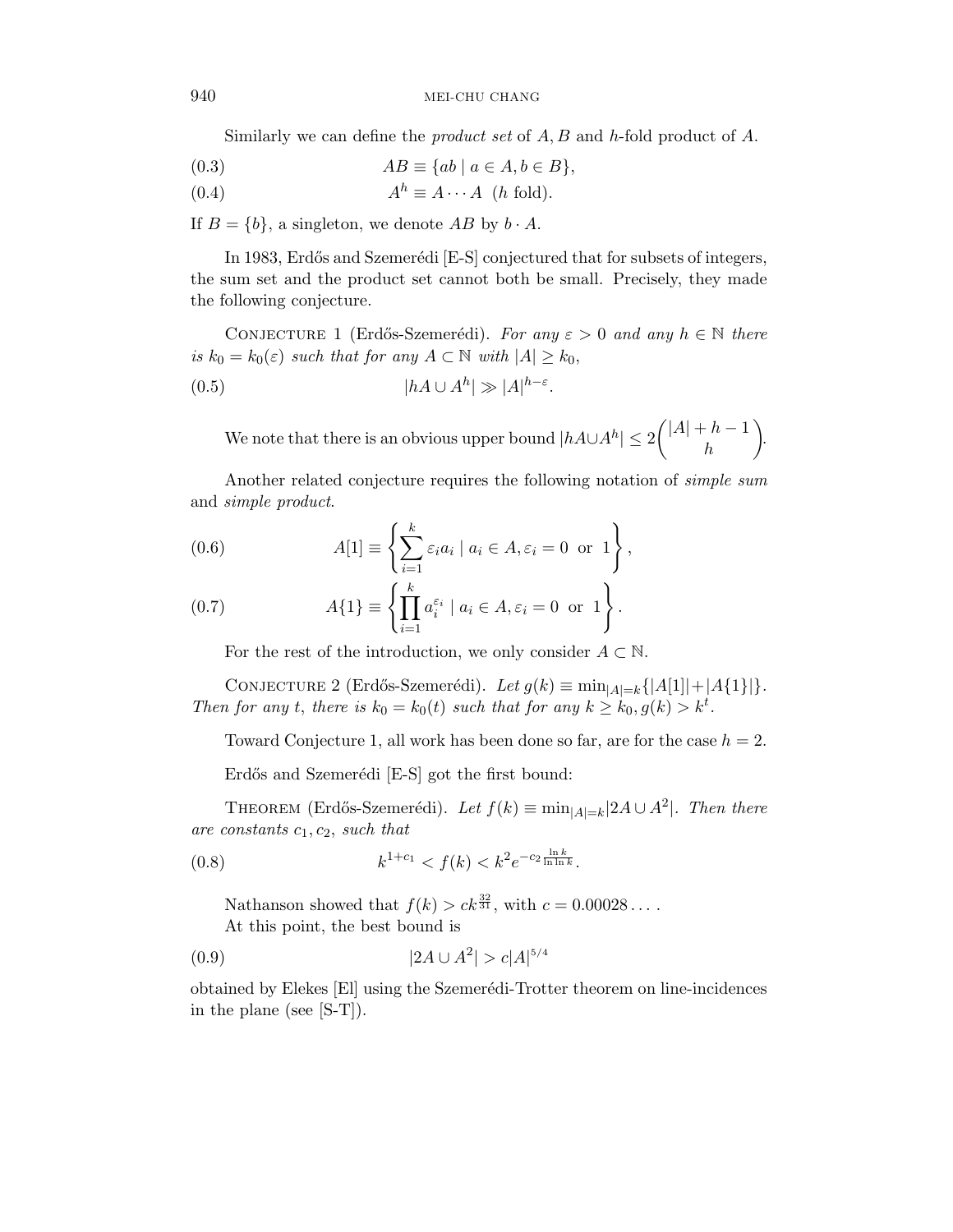On the other hand, Nathanson and Tenenbaum [N-T] concluded something stronger by assuming the sum set is small. They showed

THEOREM (Nathanson-Tenenbaum). If

$$
(0.10) \t\t |2A| \le 3|A| - 4,
$$

then

$$
(0.11) \t\t |A2| \geqq \left(\frac{|A|}{\ln |A|}\right)^2.
$$

Very recently, Elekes and Ruzsa [El-R] again using the Szemerédi-Trotter theorem, established the following general inequality.

THEOREM (Elekes-Ruzsa). If  $A \subset \mathbb{R}$  is a finite set, then

$$
(0.12)\t\t |A + A|^4 |AA| \ln |A| > |A|^6.
$$

In particular, their result implies that if

$$
(0.13)\t\t |2A| < c|A|,
$$

then

(0.14) 
$$
|A^2| \geqq \frac{|A|^2}{c' \ln |A|}.
$$

For further result in this direction, see [C2]. Related to Conjecture 2, Erdős and Szemerédi [E-S] have an upper bound:

THEOREM (Erdős-Szemerédi). Let  $g(k) \equiv \min_{|A|=k} \{|A[1]|+|A\{1\}|\}$ . There is a constant *c* such that

(0.15) 
$$
g(k) < e^{c \frac{(\ln k)^2}{\ln \ln k}}.
$$

Our first theorem is to show that the *h*-fold sum is big, if the product is small.

THEOREM 1. Let  $A \subset \mathbb{N}$  be a finite set. If  $|A^2| < \alpha |A|$ , then

$$
(0.16)\t\t\t |2A| > 36^{-\alpha}|A|^2,
$$

and

$$
(0.17) \t\t\t |hA| > c_h(\alpha)|A|^h.
$$

Here

(0.18) 
$$
c_h(\alpha) = (2h^2 - h)^{-h\alpha}.
$$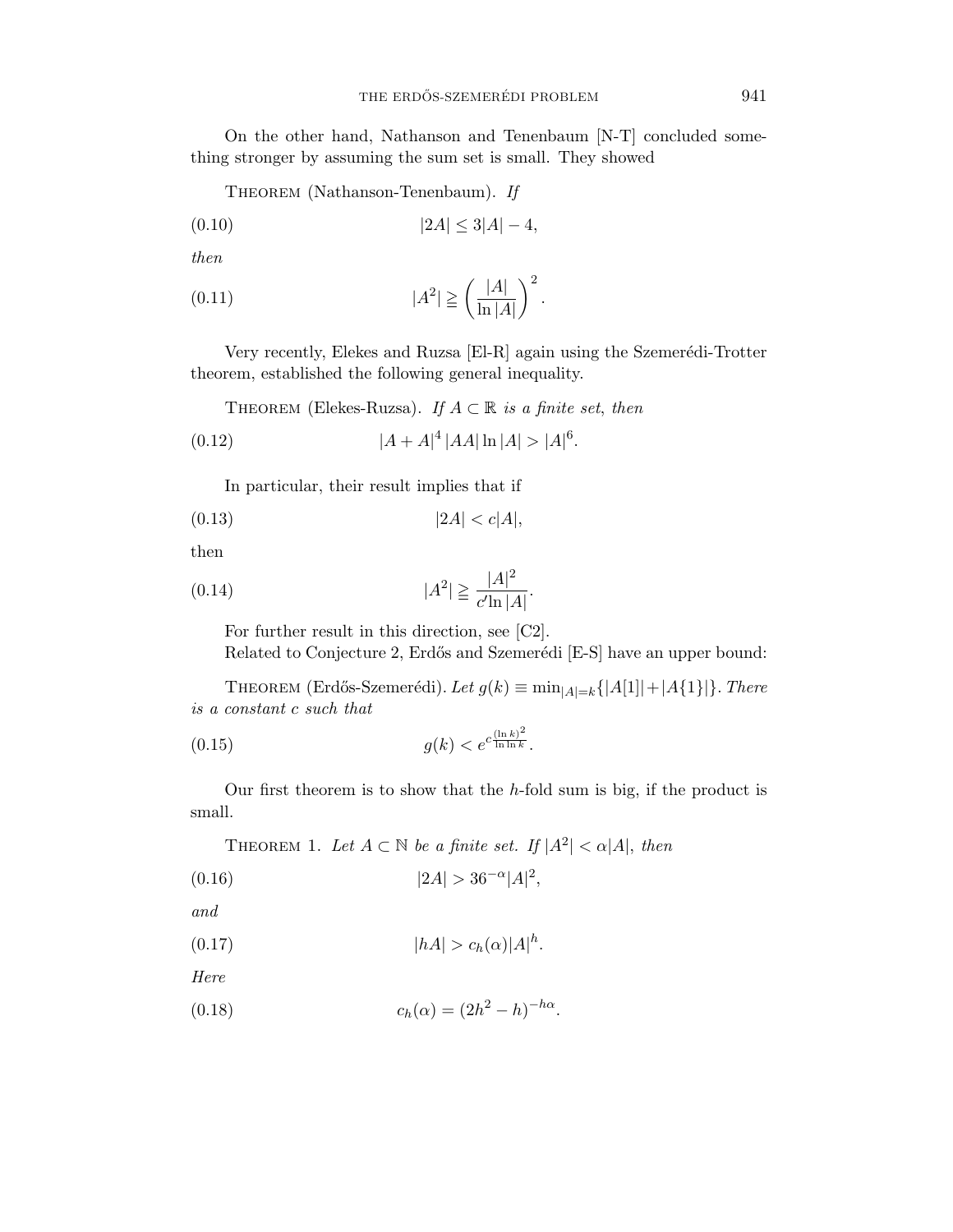Our approach is to show that there is a constant *c* such that

$$
(0.19)\qquad \qquad \int \left| \sum_{m \in A} e^{2\pi i m x} \right|^{2h} dx < c|A|^h
$$

by applying an easy result of Freiman's theorem (see the paragraph after Proposition 10) to obtain

(0.20) 
$$
A \subset P \equiv \left\{ \frac{a}{b} \left( \frac{a_1}{b_1} \right)^{j_1} \cdots \left( \frac{a_s}{b_s} \right)^{j_s} \mid 0 \le j_i < \ell_i \right\}
$$

and carefully analyzing the corresponding trigonometric polynomials (see Proposition 8). These are estimates in the spirit of Rudin [R]. The constant *c* here depends, of course, on *s* and *h*.

In order to have a good universal bound *c*, we introduce the concept of multiplicative dimension of a finite set of integers, and derive some basic properties of it (see Propositions 10 and 11). We expect more applications coming out of it.

Another application of our method together with a Plünnecke type of inequality (due to Ruzsa) gives a complete answer to Conjecture 2.

THEOREM 2. Let  $g(k) \equiv \min_{|A|=k} \{|A[1]| + |A[1]|\}$ . Then there is  $\varepsilon > 0$ such that

(0.21) 
$$
k^{(1+\varepsilon)\frac{\ln k}{\ln \ln k}} > g(k) > k^{(\frac{1}{8}-\varepsilon)\frac{\ln k}{\ln \ln k}}.
$$

*Remark* 2.1 (Ruzsa). The lower bound can be improved to  $k^{(\frac{1}{2}-\varepsilon)\frac{\ln k}{\ln \ln k}}$ . We will give more detail after the proof of Theorem 2.

Using a result of Laczkovich and Rusza, we obtain the following result related to a conjecture in [E-S] on undirected graphs.

THEOREM 3. Let  $G \subset A \times A$  satisfy  $|G| > \delta |A|^2$ . Denote the restricted sum and product sets by

(0.22) 
$$
A + A = \{a + a' | (a, a') \in G\}
$$

(0.23) 
$$
A \times A = \{aa' | (a, a') \in G\}.
$$

If

$$
(0.24) \t\t |A \times A| < c|A|,
$$

then

(0.25) 
$$
|A + A| > C(\delta, c)|A|^2.
$$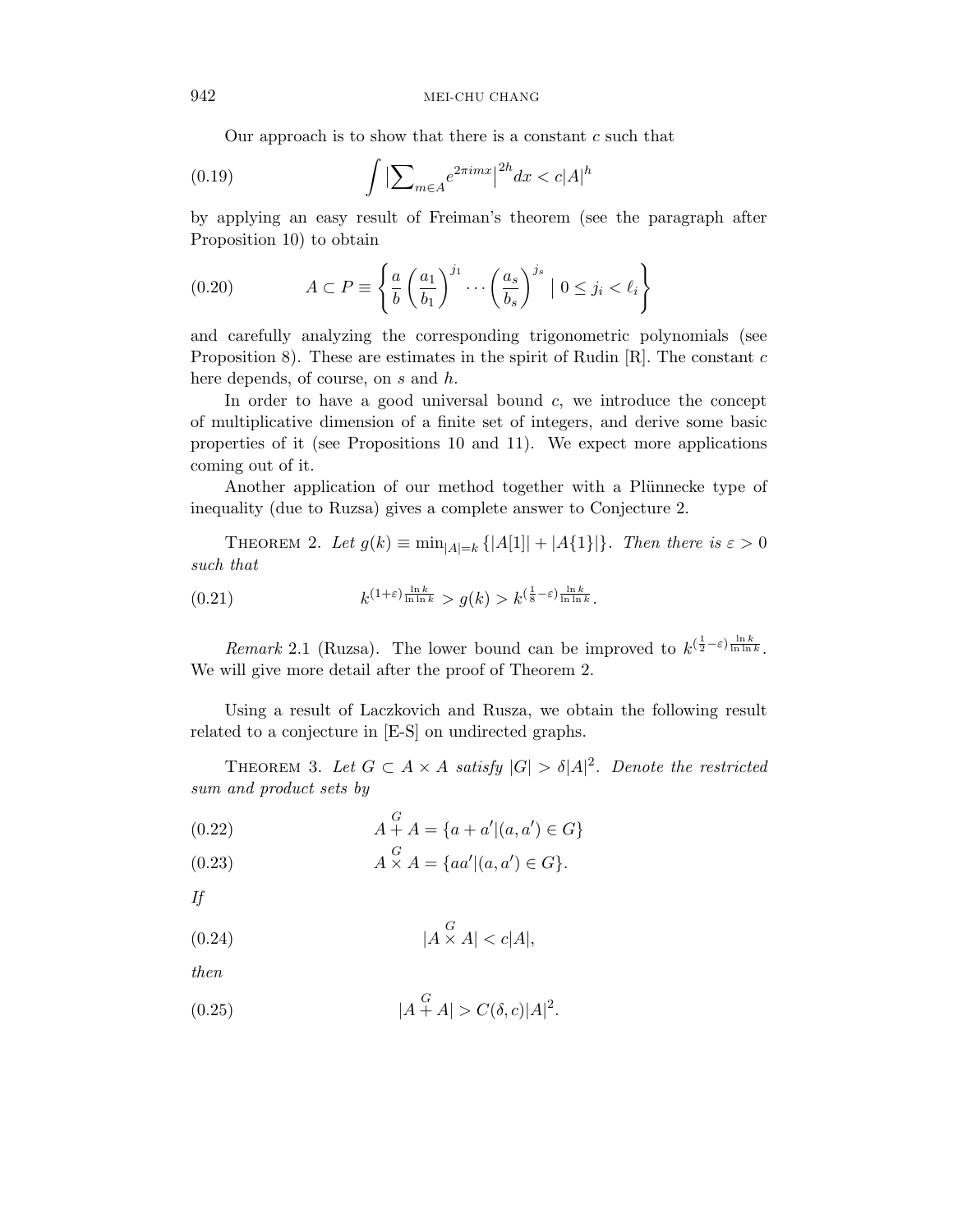The paper is organized as follows:

In Section 1, we prove Theorem 1 and introduce the concept of multiplicative dimension. In Section 2, we show the lower bound of Theorem 2 and Theorem 3. In Section 3, we repeat Erdős-Szemerédi's upper bound of Theorem 2.

*Notation*. We denote by  $[a]$  the greatest integer  $\leq a$ , and by  $|A|$  the cardinality of a set *A*.

Acknowledgement. The author would like to thank J. Bourgain for various advice, and I. Ruzsa and the referee for many helpful comments.

# **1. Proof of Theorem 1**

Let  $A \subset \mathbb{N}$  be a finite set of positive integers, and let  $\Gamma_{h,A}(n)$  be the number of representatives of *n* by the sum of *h* (ordered) elements in *A*, i.e.,

(1.1) 
$$
\Gamma_{h,A}(n) \equiv \left| \{ (a_1, \ldots, a_h) \mid \sum a_i = n, a_i \in A \} \right|.
$$

The two standard lemmas below provide our starting point.

LEMMA 3. Let  $A \subset \mathbb{N}$  be finite and let  $h \in \mathbb{N}$ . If there is a constant c such that

(1.2) 
$$
\sum_{n \in hA} \Gamma_{h,A}^2(n) < c|A|^h,
$$

then

(1.3) 
$$
|hA| > \frac{1}{c}|A|^h.
$$

Proof. Cauchy-Schwartz inequality and the hypothesis give

$$
|A|^h = \sum_{n \in hA} \Gamma_{h,A}(n) \le |hA|^{1/2} \left(\sum_{n \in hA} \Gamma_{h,A}^2(n)\right)^{1/2}
$$
  

$$
< |hA|^{1/2} c^{1/2} |A|^{h/2}.
$$

Lemma 4. The following equality holds:

$$
\sum_{n\in hA} \Gamma_{h,A}^2(n) = \left( \|\sum_{m\in A} e^{2\pi i m x}\|_{2h} \right)^{2h}.
$$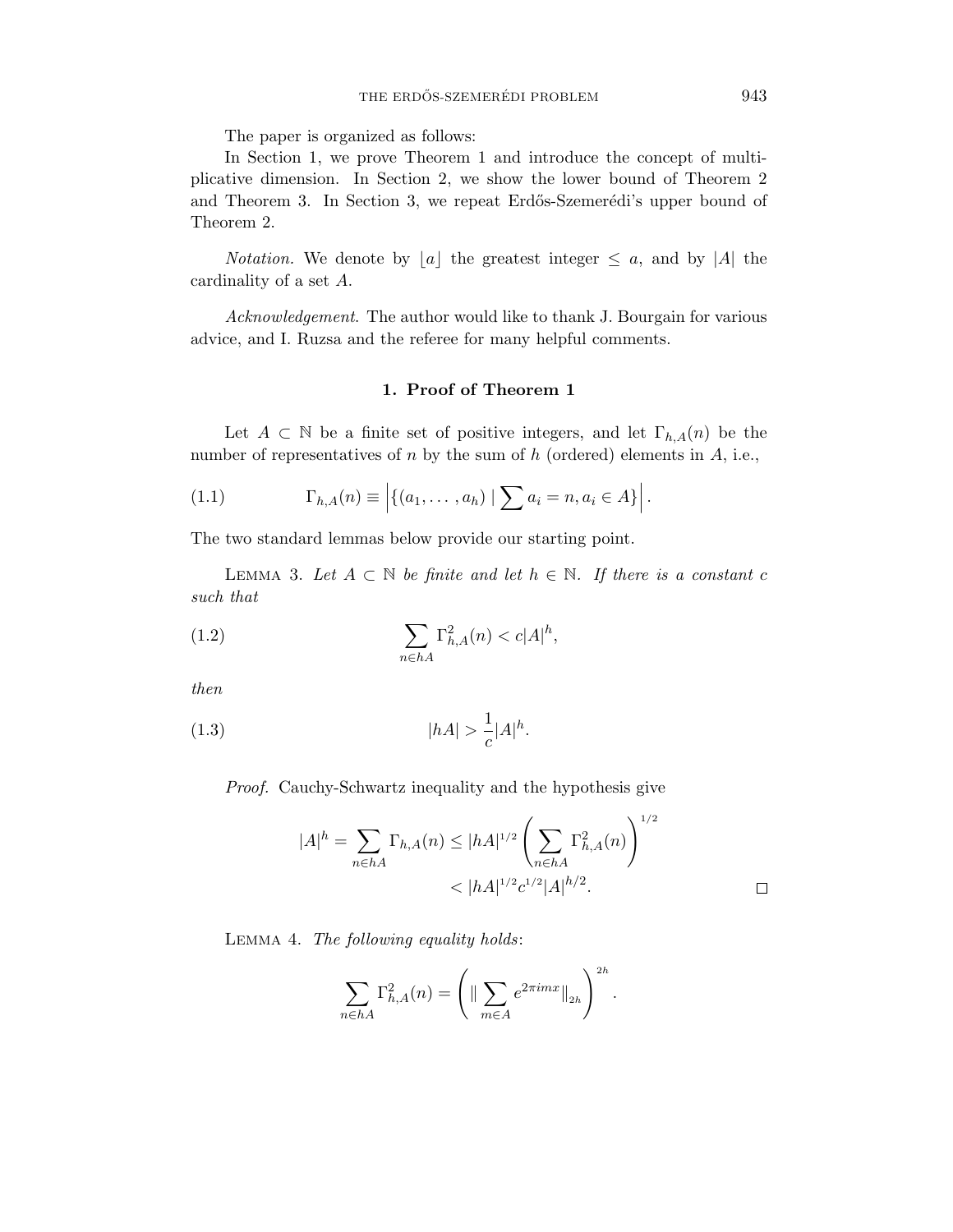Proof.

$$
\left(\left\|\sum_{m\in A} e^{2\pi imx}\right\|_{2h}\right)^{2h} = \int \left|\sum_{m\in A} e^{2\pi imx}\right|^{2h} dx
$$

$$
= \int \left|\left(\sum_{m\in A} e^{2\pi imx}\right)^h\right|^2 dx
$$

$$
= \int \left|\left(\sum_{n\in hA} \Gamma_{h,A}(n)e^{2\pi inx}\right)\right|^2 dx
$$

$$
= \sum_{n\in hA} \Gamma_{h,A}^2(n).
$$

The last equality is Parseval equality.

From Lemmas 3 and 4, it is clear that to prove Theorem 1, we want to find a constant *c* such that

(1.4) 
$$
\left( \left\| \sum_{m \in A} e^{2\pi i m x} \right\|_{2h} \right)^2 < c |A|.
$$

In fact, we will prove something more general to be used in the inductive argument.

PROPOSITION 5. Let  $A \subset \mathbb{N}$  be a finite set with  $|A^2| < \alpha |A|$ . Then for any  ${d_a}_{a∈A}$  ⊂  $\mathbb{R}_+,$ 

(1.5) 
$$
\left( \left\| \sum_{a \in A} d_a e^{2\pi i a x} \right\|_{2h} \right)^2 < c \sum d_a^2
$$

for some constant *c* depending on *h* and *α* only.

For a precise constant *c*, see Proposition 9.

The following proposition takes care of the special case of  $(1.5)$  when there exists a prime  $p$  such that for every nonnegative integer  $j, p<sup>j</sup>$  appears in the prime factorization of at most one element in *A*. It is also the initial step of our iteration.

First, for convenience, we use the following:

*Notation.* We denote by  $\langle G \rangle^+$ , the set of linear combinations of elements in *G* with coefficients in  $\mathbb{R}^+$ .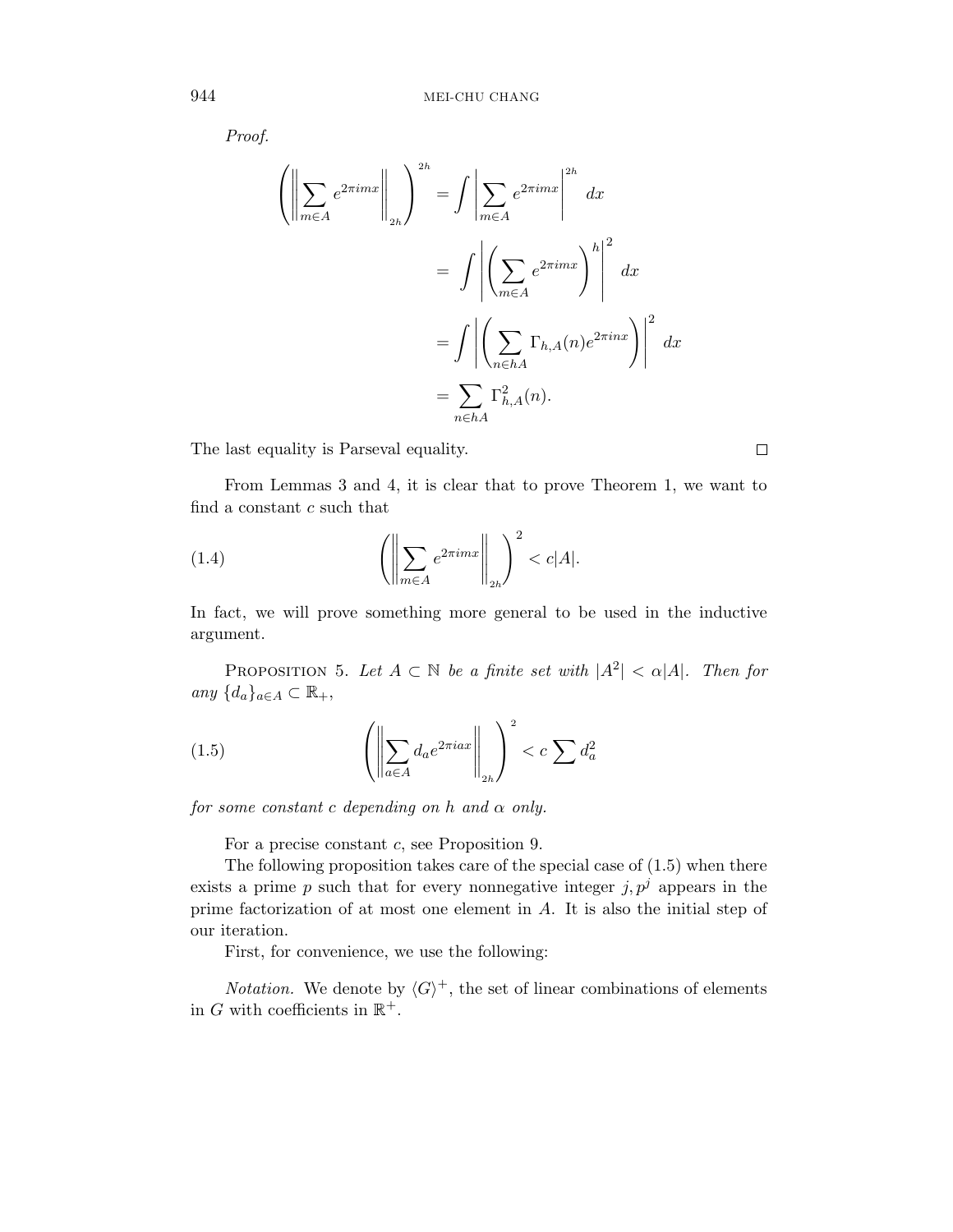PROPOSITION 6. Let *p* be a fixed prime, and let

(1.6) 
$$
F_j(x) \in \left\langle \left\{ e^{2\pi i p^j n x} \mid n \in \mathbb{N}, (n, p) = 1 \right\} \right\rangle^+.
$$

Then

(1.7) 
$$
\left( \left\| \sum_{j} F_{j} \right\|_{2h} \right)^{2} \leq c_{h} \sum_{j} \|F_{j}\|_{2h}^{2}, \text{ where } c_{h} = 2h^{2} - h.
$$

*Proof.* To bound  $\int |\sum_j F_j|^{2h} dx$ , we expand  $|\sum_j F_j|^{2h}$  as

(1.8) 
$$
\left(\sum F_j\right)^h \left(\sum \overline{F}_j\right)^h.
$$

Let

$$
(1.9) \tF_{j_1}\cdots F_{j_h}\ \overline{F}_{j_{h+1}}\cdots \overline{F}_{j_{2h}}
$$

be a term in the expansion of (1.8). After rearrangement, we may assume  $j_1 \leq \cdots \leq j_h$ , and  $j_{h+1} \leq \cdots \leq j_{2h}$ .

When  $(1.9)$  is expressed as a linear combination of trignometric functions, a typical term is of the form

$$
(1.10) \t n e^{2\pi ix(p^{j_1}n_1 + \dots + p^{j_h}n_h - p^{j_{h+1}}n_{h+1} - \dots - p^{j_{2h}}n_{2h})}.
$$

We note that the integral of  $(1.10)$  is 0, if the expression in the parenthesis in  $(1.10)$  is nonzero. In particular, independent of the  $n_i$ 's, the integral of  $(1.10)$ is 0, if

(1.11)

$$
j_1 \neq j_2 \leq j_{h+1}
$$
, or  $j_1 \neq j_{h+1} \leq \min\{j_2, j_{h+2}\}$ , or  $j_{h+1} \neq j_{h+2} \leq j_1$ .

Therefore, if any of the statements in  $(1.11)$  is true, then the integral of  $(1.9)$ is 0.

We now consider the integral of (1.9) where the index set  $\{j_1, \ldots, j_{2h}\}$  does not satisfy any of the conditions in (1.11). For the case  $j_1 = j_2 \leq j_{h+1}$ , we see that in an ordered set of *h* elements coming from the expansion of (1.8) (before the rearrangement), there are exactly  $\binom{h}{2}$  choices for the positions of  $j_1, j_2$ . On the other hand, if  $F_{j_1}F_{j_2}$  is factored out, the rest is symmetric with respect to  $j_3, \ldots, j_h$ , and  $j_{h+1}, \ldots, j_{2h}$ , i.e., all the terms involving  $j \equiv j_1 = j_2 \leq j_{h+1}$ are simplified to

*.*

(1.12) 
$$
{h \choose 2} (F_j)^2 \left(\sum_{k \ge j} F_k\right)^{h-2}
$$

With the same reasoning for the other two cases, we conclude that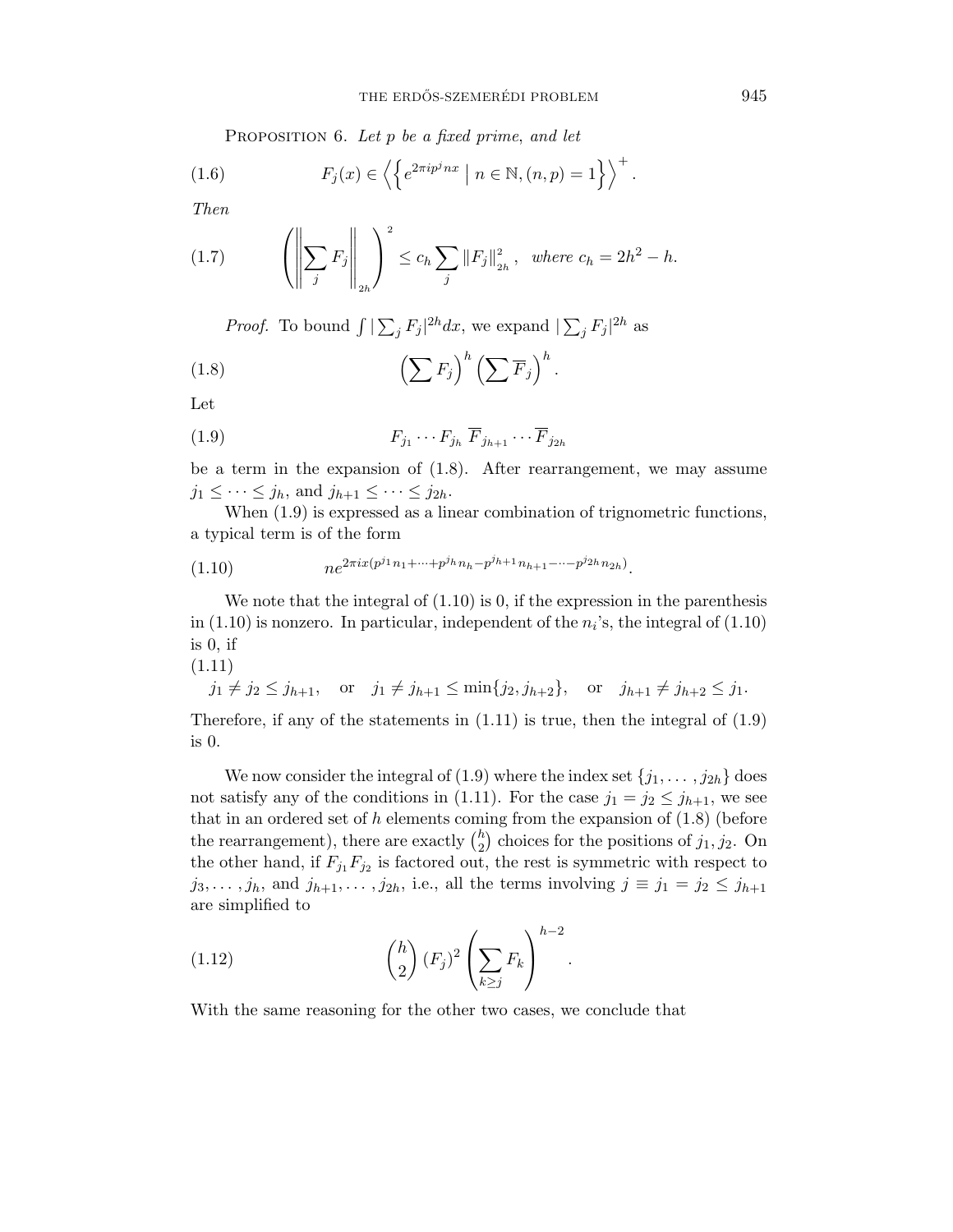946 MEI-CHU CHANG

$$
\left(\left\|\sum_{j} F_{j}\right\|_{2h}\right)^{2h} = {h \choose 2} \sum_{j} \int F_{j}^{2} \left(\sum_{k \geq j} F_{k}\right)^{h-2} \left(\sum_{k \geq j} \overline{F}_{k}\right)^{h} dx + h^{2} \sum_{j} \int |F_{j}|^{2} \left(\sum_{k \geq j} F_{k} \sum_{k \geq j} \overline{F}_{k}\right)^{h-1} dx + {h \choose 2} \sum_{j} \int \overline{F}_{j}^{2} \left(\sum_{k \geq j} F_{k}\right)^{h} \left(\sum_{k \geq j} \overline{F}_{k}\right)^{h-2} dx.
$$

The right-hand side is

$$
\leq \left[h^2 + 2\binom{h}{2}\right] \sum_{j} \int |F_j|^2 \left|\sum_{k\geq j} F_k\right|^{2h-2} dx
$$
  

$$
\leq (2h^2 - h) \sum_{j} \|F_j^2\|_h \|\left(\sum_{k\geq j} F_k\right)^{2h-2} \|_{\frac{h}{h-1}}
$$
  

$$
= (2h^2 - h) \sum_{j} \|F_j\|_{2h}^2 \left(\left\|\sum_{k\geq j} F_k\right\|_{2h}\right)^{2h-2}.
$$

The last inequality is Hölder inequality.

Now, the next lemma concludes the proof of Proposition 6.

 $\Box$ 

LEMMA 7. Let 
$$
F_k \in \langle \{e^{2\pi i m_k x} \mid m_k \in \mathbb{Z}\} \rangle^+
$$
. Then  
\n(1.13) 
$$
\left\| \sum_k F_k \right\|_{2h} \ge \left\| \sum_{k \ge j} F_k \right\|_{2h}, \text{ for any } j.
$$

Proof.

$$
\int \left| \sum_{k} F_{k} \right|^{2h} dx
$$
\n
$$
= \int \left( \sum_{k \geq j} F_{k} + \sum_{k < j} F_{k} \right)
$$
\n
$$
\cdots \left( \sum_{k \geq j} F_{k} + \sum_{k < j} F_{k} \right) \left( \sum_{k \geq j} \overline{F}_{k} + \sum_{k < j} \overline{F}_{k} \right) \cdots \left( \sum_{k \geq j} \overline{F}_{k} + \sum_{k < j} \overline{F}_{k} \right) dx
$$
\n
$$
\geq \int \left( \sum_{k \geq j} F_{k} \sum_{k \geq j} \overline{F}_{k} \right)^{h} dx = \left( \|\sum_{k \geq j} F_{k}\|_{2h} \right)^{2h}.
$$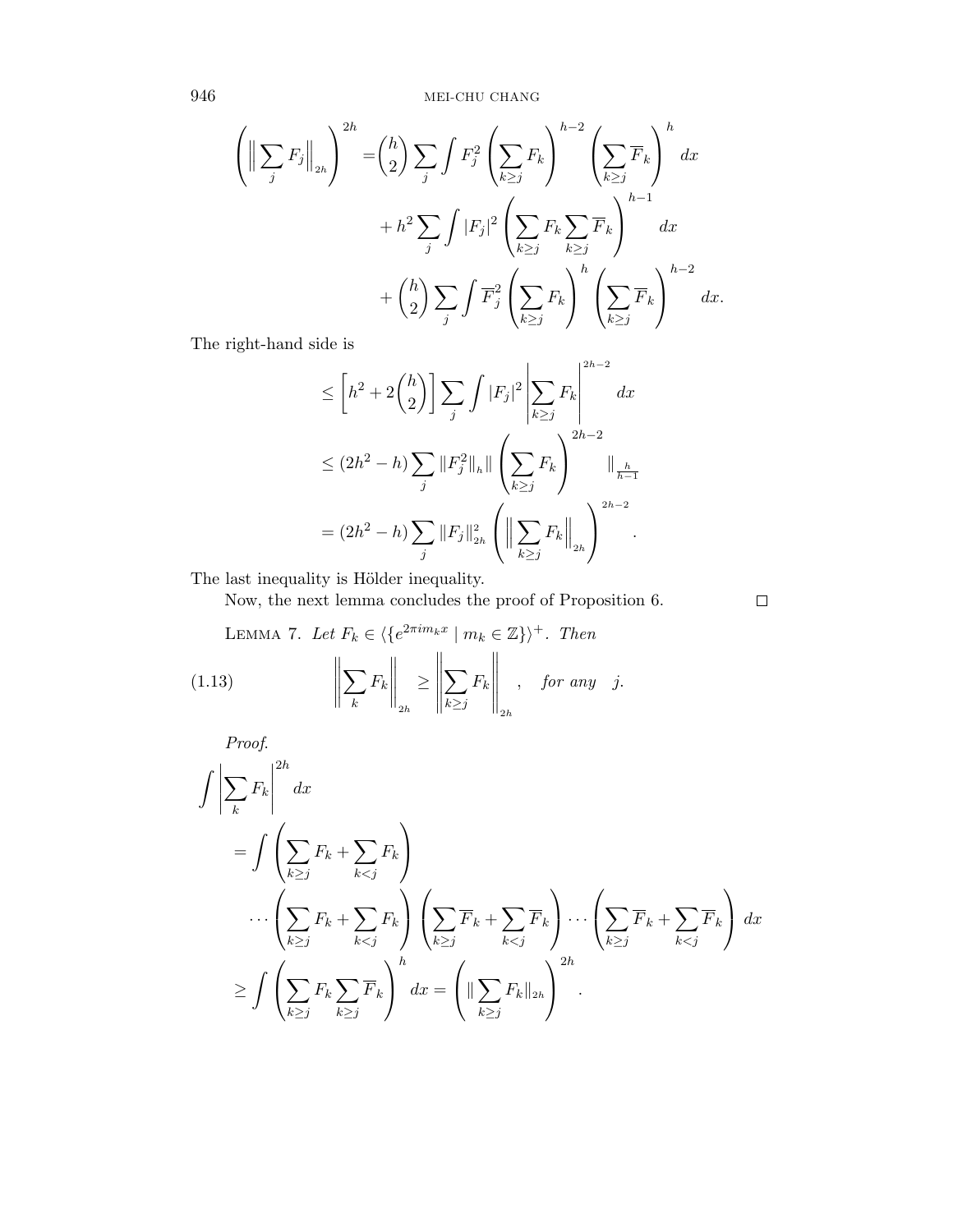The inequality holds because the coefficients of the trignometric functions (as in (1.10)) in the expansion are all positive.  $\Box$ 

Remark 7.1. This is a special case of a general theorem in martingale theory.

PROPOSITION 8. Let  $p_1, \dots, p_t$  be distinct primes, and let

(1.14) 
$$
F_{j_1,\dots,j_t}(x) \in \left\langle \left\{ e^{2\pi i p_1^{j_1}\dots p_t^{j_t} n x} \mid n \in \mathbb{N}, (n, p_1 \dots p_t) = 1 \right\} \right\rangle^+.
$$

Then

$$
(1.15) \qquad \left\| \sum_{j_1,\ldots,j_t} F_{j_1,\ldots,j_t} \right\|_{2h}^2 \leq c_h^t \sum_{j_1,\ldots,j_t} \|F_{j_1,\ldots,j_t}\|_{2h}^2, \text{ where } c_h = 2h^2 - h.
$$

Proof. We do induction on *t*. The left-hand side of (1.15) becomes

$$
\left\| \sum_{j_1} \sum_{j_2, \dots, j_t} F_{j_1, \dots, j_t} \right\|^2 \le c_h \sum_{j_1} \left\| \sum_{j_2, \dots, j_t} F_{j_1, \dots, j_t} \right\|^2 \le c_h \sum_{j_1} c_h^{t-1} \sum_{j_2, \dots, j_t} \|F_{j_1, \dots, j_t}\|^2,
$$

which is the right-hand side.

 $\mathbf{u}$ 

Proposition 5 is proved, if we can find a small *t* such that the Fourier transform of  $F_{j_1,\ldots,j_t}$  is supported at one point and such t is bounded by  $\alpha$ . So we introduce the following notion.

Definition. Let *A* be a finite set of positive rational numbers in lowest terms (cf.  $(0.20)$ ). Let  $q_1, \ldots, q_\ell$  be all the prime factors in the obvious prime factorization of elements in *A*. For  $a \in A$ , let  $a = q_j^{j_1} \cdots q_\ell^{j_\ell}$  be the prime factorization of *a*. Then the map  $\nu : A \to \mathbb{R}^{\ell}$  by sending *a* to  $(j_1, \ldots, j_{\ell})$  is one-to-one. The multiplicative dimension of *A* is the dimension of the smallest (affine) linear space in  $\mathbb{R}^{\ell}$  containing  $\nu(A)$ .

We note that for any nonzero rational number  $q, q \cdot A$  and  $A$  have the same multiplicative dimension, since  $\nu(q \cdot A)$  is a translation of  $\nu(A)$ .

The following proposition is a more precise version of Lemma 5.

PROPOSITION 9. Let  $A \subset \mathbb{N}$  be finite with mult.dim( $A$ ) = *m*. Then

(1.16) 
$$
\left( \left\| \sum_{a \in A} d_a e^{2\pi i a x} \right\|_{2h} \right)^2 < c_h^m \sum d_a^2, \quad \text{where} \quad c_h = 2h^2 - h.
$$

Proof. To use (1.15) in Proposition 8, we want to show that there are primes  $q_1, \ldots, q_m$  such that a term of the trigonometric polynomial in the

$$
\Box
$$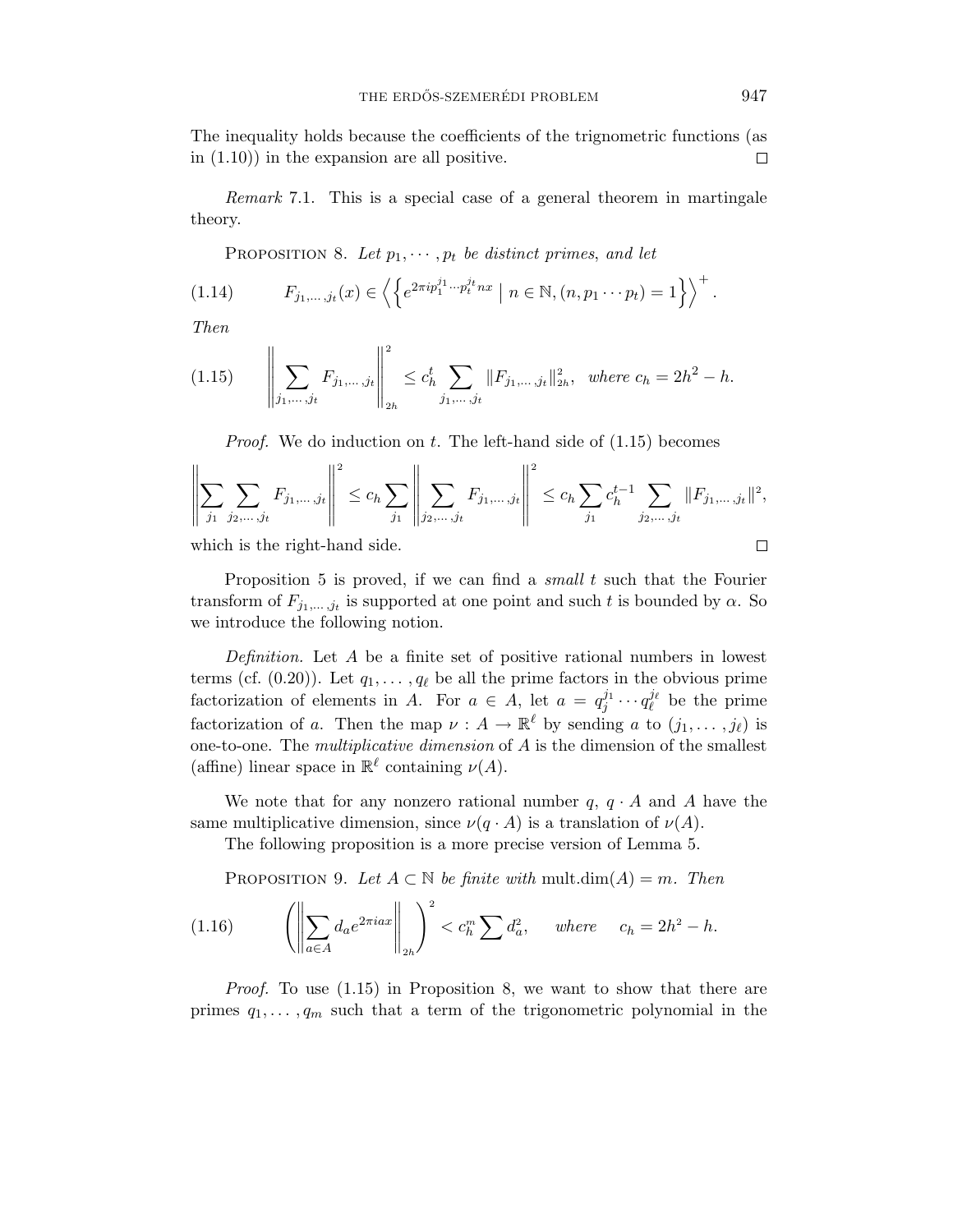left-hand side of (1.15), when expressed in terms of the notation in (1.14), is  $F_{j_1,\ldots,j_m} = d_a e^{2\pi i q_1^{j_1} \cdots q_m^{j_m} nx}$ . In other words, we want to show that among the prime factors  $q_1, \ldots, q_\ell$  of elements in *A*, there are *m* of them, say  $q_1, \ldots, q_m$ such that

(\*) for all  $(j_1, \ldots, j_m) \in \mathbb{Z}^m$ , there is at most one  $a \in A$  such that  $q_1^{j_1} \cdots q_m^{j_m}$  is part of the prime factorization of *a*. This is equivalent to

(∗∗) *π* ◦ *ν* is injective, where *ν* is as in the definition of multiplicative dimension and  $\pi : \mathbb{R}^{\ell} \to \mathbb{R}^m$  is the projection to the first *m* coordinates.

Since dim  $\nu(A) = m$ , (\*\*) is clear after some permutation of the  $q_i$ 's.  $\Box$ 

PROPOSITION 10. Let  $A \subset \mathbb{N}$  be finite with mult.dim  $A = m$ . Then

(1.17) 
$$
\sum_{n \in hA} \Gamma_{h,A}^2(n) < c_h^{mh} |A|^h, \quad \text{where} \quad c_h = 2h^2 - h.
$$

Proof. This is a consequence of Lemma 4 and Proposition 9 (with  $d_a = 1$ .  $\Box$ 

The hypothesis of Theorem 1 gives a universal bound on the multiplicative dimension of *A* by applying Freiman's theorem (cf. [Fr1], [Fr2], [Fr3], [Bi], [C1], [Na1]). In fact, we do not need the full content of the Freiman's theorem, but a much easier result by Freiman. A small modification (over  $\mathbb Q$  instead of over  $\mathbb R$ ) of Lemma 4.3 in [Bi] is sufficient. (As Ruzsa pointed out it is also Lemma 1.14 in  $[Fr1]$ .)

THEOREM (Freiman). Let  $G \subset \mathbb{R}$  be a subgroup and  $A_1 \subset G$  be finite. If there is a constant  $\alpha$ ,  $\alpha < \sqrt{|A_1|}$ , such that  $|2A_1| < \alpha |A_1|$ , then there is an integer

*s* ≤ *α*

such that  $A_1$  is contained in an *s*-dimensional proper progression  $P_1$ ; i.e., there exist  $\beta, \alpha_1, \ldots, \alpha_s \in G$  and  $J_1, \cdots, J_s \in \mathbb{N}$  such that

$$
A_1 \subset P_1 = \{ \beta + j_1 \alpha_1 + \dots + j_s \alpha_s \mid 0 \le j_i < J_i \},\
$$

and  $|P_1| = J_1 \cdots J_s$ .

Note that if  $|A_1| > \frac{|\alpha| |\alpha + 1|}{2(|\alpha + 1| - \alpha)},$  then  $s \leq |\alpha - 1|.$ 

Recall that the full Freiman theorem also permits one to state a bound  $J_1 \cdots J_s < c(\alpha) |A_1|$ . However this additional information will not be used in what follows.

We would like to work on a sum set instead of a product set. So we define

$$
(1.18) \qquad \qquad A_1 \equiv \ln A = \{\ln a \mid a \in A\}.
$$

Note that ln is an isomorphism between the two groups  $(\mathbb{Q}^+, \cdot)$  and  $(\ln \mathbb{Q}^+, +)$ .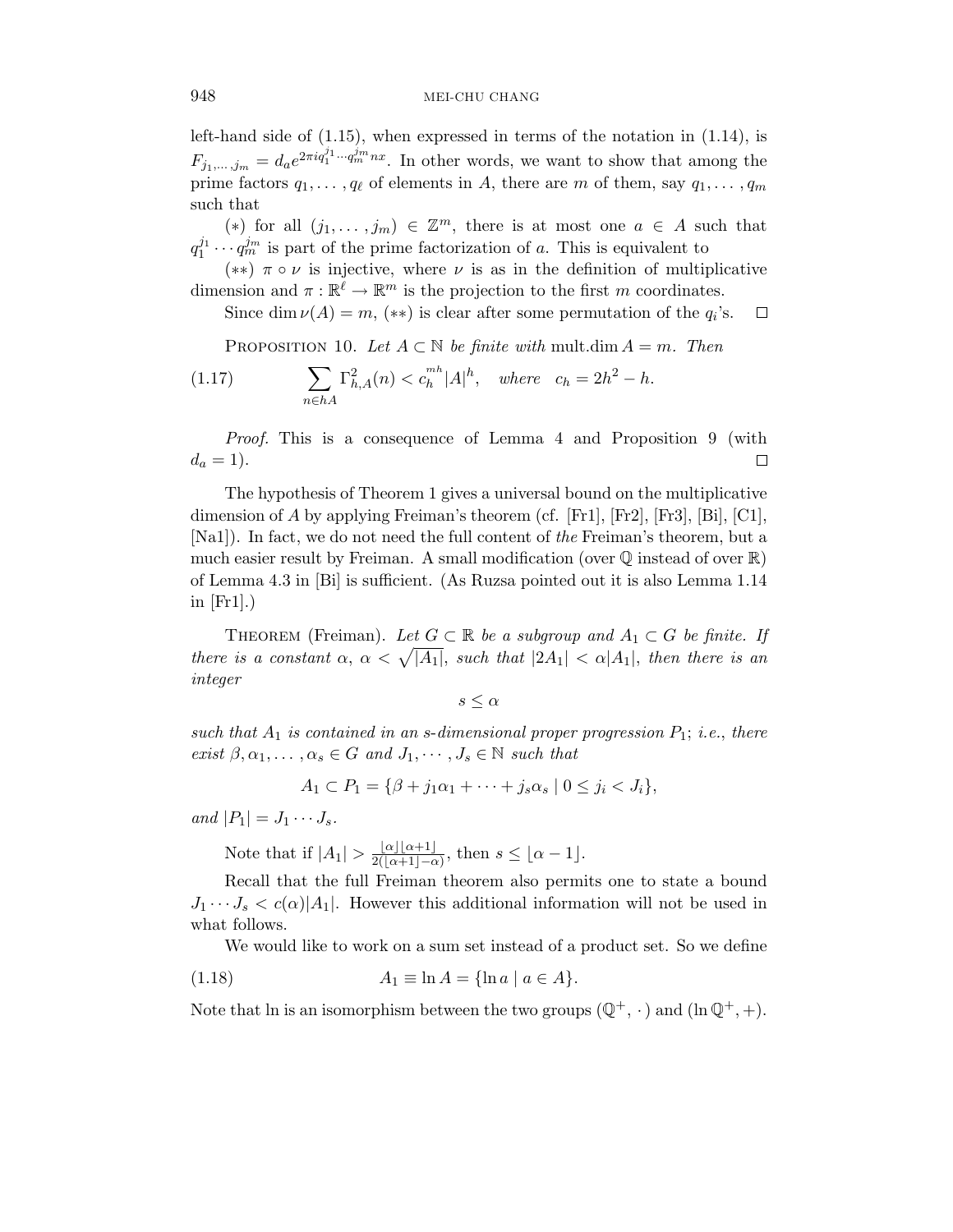Applying the theorem to  $A_1 \subset \ln \mathbb{Q}^+$ , then pushing back by  $(\ln)^{-1}$ , we have

$$
(1.19) \tA \subset P \equiv \left\{ \frac{a}{b} (\frac{a_1}{b_1})^{j_1} \cdots (\frac{a_s}{b_s})^{j_s} \mid 0 \le j_i < J_i \right\} \subset \mathbb{Q}^+,
$$

where  $a, b, a_i, b_i, J_i \in \mathbb{N}$ , and  $(a, b) = 1, (a_i, b_i) = 1$ . Moreover,  $s \leq \lfloor \alpha - 1 \rfloor$  and different ordered sets  $(j_1, \dots, j_s)$  represent different rational numbers. Clearly,

(1.20) mult. dim  $A \leq \text{mult.dim } P = \dim E \leq s \leq |\alpha - 1|$ ,

where *E* is the vector space generated by  $\nu(\frac{a_1}{b_1}), \cdots, \nu(\frac{a_s}{b_s}).$ Therefore, we have

PROPOSITION 11. Let  $A \subset \mathbb{N}$  be a finite set. If  $|A|^2 < \alpha |A|$  for some constant  $\alpha$ ,  $\alpha < |A|^{1/2}$ , then mult.dim  $A \leq \alpha$ . Furthermore, if  $|A| > \frac{|\alpha||\alpha+1|}{2(|\alpha+1|-\alpha)}$ , *then* mult.dim  $A \leq |\alpha - 1|$ .

Putting Propositions 10 and 11 together, we have

PROPOSITION 12. Let  $A \subset \mathbb{N}$  be finite. If  $|A^2| < \alpha |A|$  for some constant  $\alpha$ ,  $\alpha$  < |A|<sup>1/2</sup>, then

$$
\sum_{n \in hA} \Gamma_{h,A}^2(n) < c_h^{\alpha h} |A|^h, \quad \text{where} \quad c_h = 2h^2 - h.
$$

Now, Theorem 1 follows from Proposition 12 and Lemma 3.  $\Box$ 

## **2. Simple sums and products**

In this section we will prove the lower bound in Theorem 2. Let  $A \subset \mathbb{N}$  be finite. We define

(2.1) 
$$
g(A) \equiv |A[1]| + |A\{1\}|,
$$

where  $A[1]$  and  $A\{1\}$  are the simple sum and simple product of  $A$ . (See (0.6), (0.7) for precise definitions.)

We will show that for any  $\varepsilon$  and any  $A \subset \mathbb{N}$  with  $|A| = k \gg 0$ ,

$$
(2.2) \t\t g(A) > k^{\left(\frac{1}{8} - \varepsilon\right) \frac{\ln k}{\ln \ln k}}.
$$

For those who like precise bounds, we show:

For  $0 < \varepsilon_1, \varepsilon_2 < \frac{1}{2}$ ,

(2.3) 
$$
g(A) > e^{-3} \left[ k^{\frac{1}{2} - \varepsilon_2} \right]^{\left[ \left( \frac{1}{4} - \frac{\varepsilon_1}{2} \right) \frac{\ln k}{\ln \ln k} \right]},
$$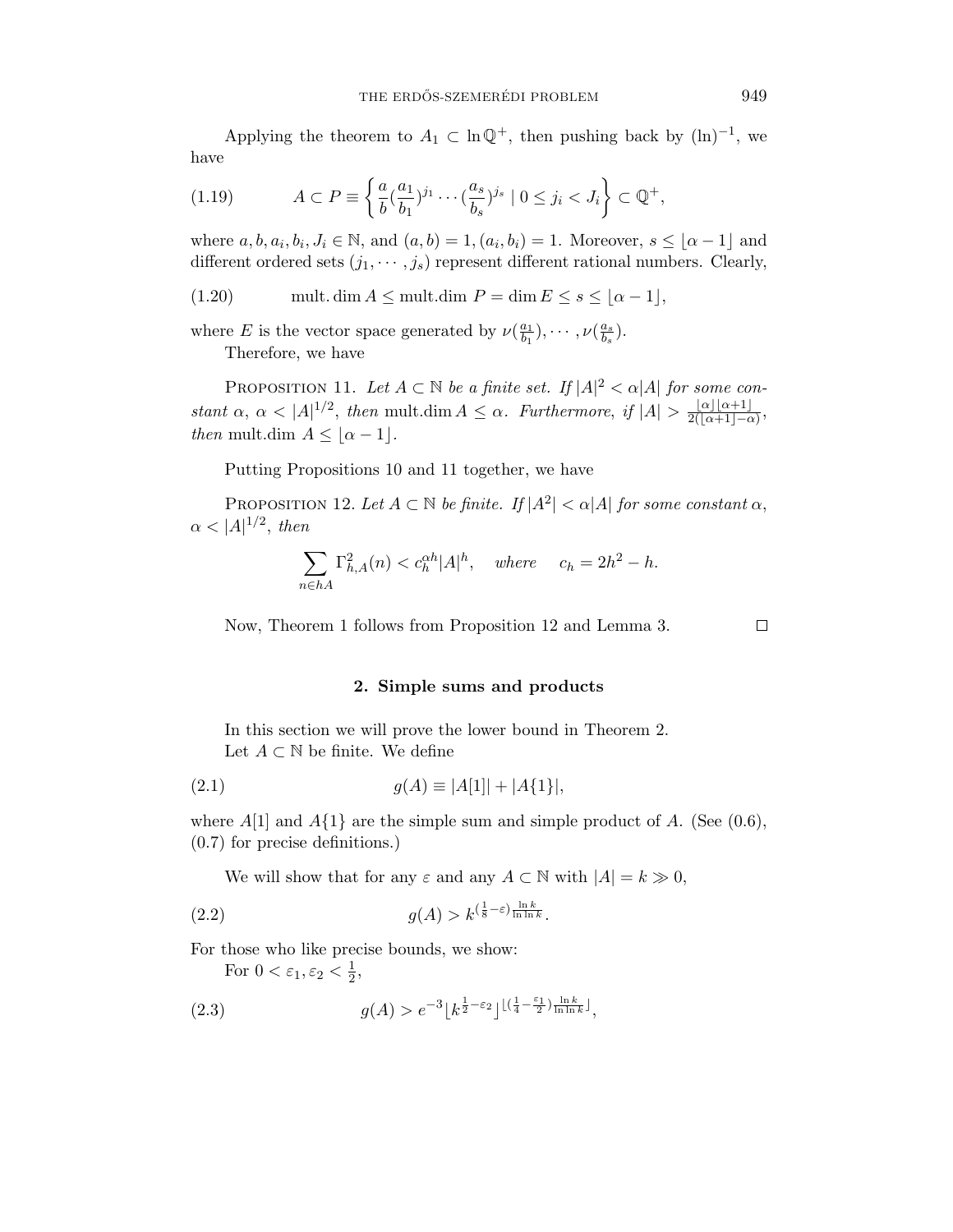if  $|A| = k$  is large enough such that

(2.4) 
$$
\ln \ln k > \frac{\sqrt{2}}{8\varepsilon_1},
$$

and

$$
\frac{\ln k}{\ln \ln k} > \frac{2}{\varepsilon_2}.
$$

PROPOSITION 13. Let  $B \subset \mathbb{N}$  be finite with mult.dim  $B = m$ . Then for any  $h_1 \in \mathbb{N}$ ,

(2.6) 
$$
|h_1B \cap B[1]| > \left[\frac{|B|}{(2h_1^2 - h_1)^{m+1}}\right]^{h_1}.
$$

*Proof.* Since  $h_1B \cap B[1]$  is the set of simple sums with exactly  $h_1$  summands, we have

(2.7) 
$$
{|B| \choose h_1} \leq \sum_{n \in h_1 B \cap B[1]} \Gamma_{h_1, B}(n).
$$

Therefore,

$$
\left(\frac{|B|}{h_1}\right)^{h_1} < (h_1 B \cap B[1])^{1/2} \left(\sum_{n \in h_1 B} \Gamma_{h_1, B}^2(n)\right)^{1/2} \\
\leq (h_1 B \cap B[1])^{1/2} \left[(2h_1^2 - h_1)^{mh_1} |B|^{h_1}\right]^{1/2}.
$$

The first inequality is because of the Cauchy-Schwartz inequality and the fact that  $h_1B \cap B[1] \subset h_1B$ . The second inequality is Proposition 10. □

Remark 13.1. Clearly, from our proof, the denominator in (2.6) can be replaced by  $(2h_1^2 - h_1)^m h_1^2$ .

PROPOSITION 14. Let  $B \subset \mathbb{N}$  with  $|B| \geq \sqrt{k}$  and mult.dim  $B = m$ . For any  $0 < \varepsilon_1 < \frac{1}{2}$ , if

(2.8) 
$$
m+1 \leq \left(\frac{1}{4} - \frac{\varepsilon_1}{2}\right) \frac{\ln k}{\ln \ln k},
$$

then

$$
(2.9) \t\t g(B) > k^{\varepsilon_1 \lfloor \frac{\ln k}{\sqrt{2}} \rfloor}.
$$

Proof. Inequality (2.8) is equivalent to

$$
(2.10) \t\t\t\t (\ln k)^{2m+2} \le k^{1/2 - \varepsilon_1}.
$$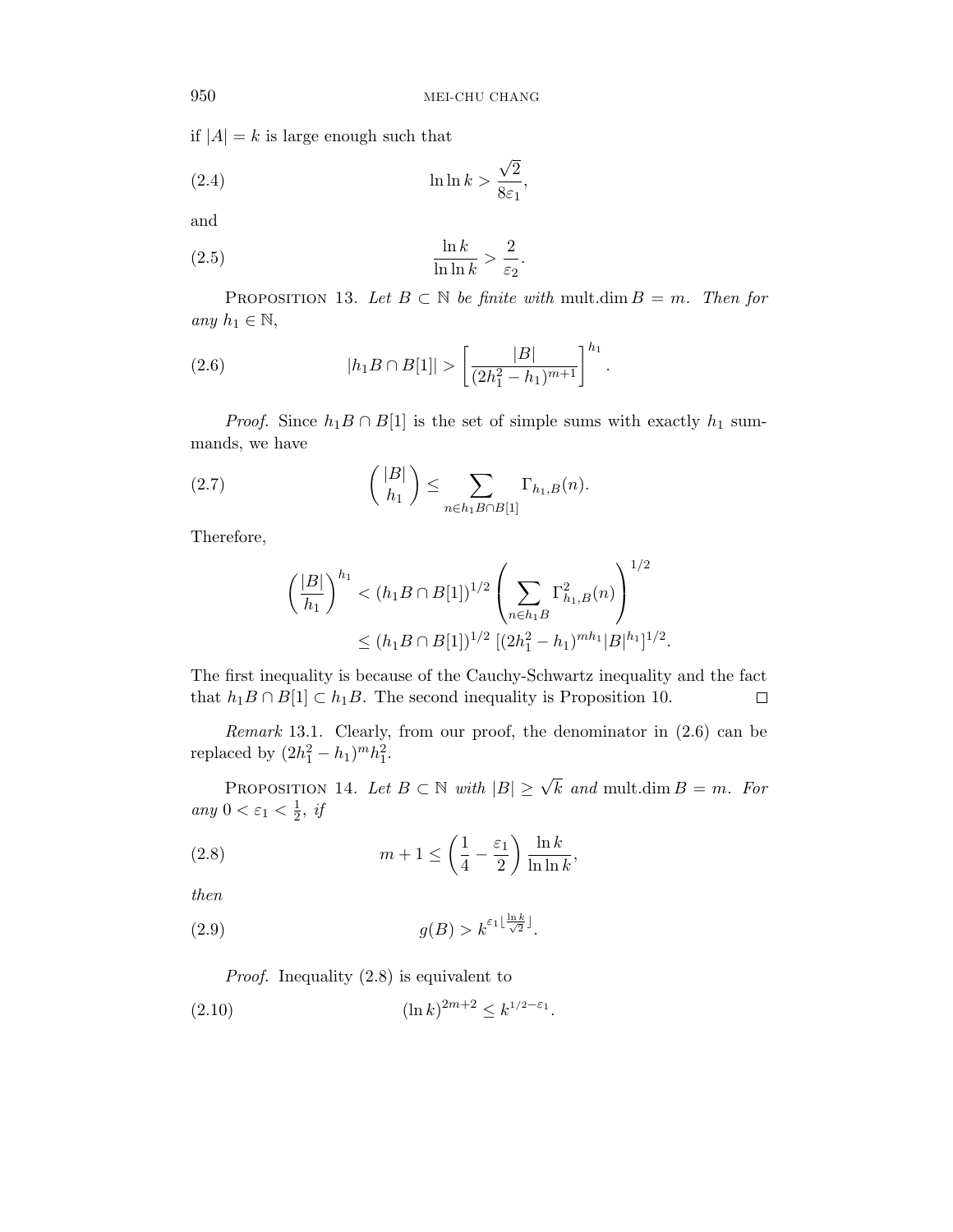In Proposition 13, we take  $h_1 = \lfloor \frac{\ln k}{\sqrt{2}} \rfloor$  . This gives

(2.11) 
$$
2h_1^2 \le (\ln k)^2.
$$

Combining  $(2.11)$ ,  $(2.10)$  and  $(2.6)$ , we have

$$
g(B) > |h_1B \cap B[1]| > \left(\frac{k^{1/2}}{k^{1/2-\varepsilon_1}}\right)^{\lfloor \frac{\ln k}{\sqrt{2}} \rfloor} = k^{\varepsilon_1 \lfloor \frac{\ln k}{\sqrt{2}} \rfloor}.
$$

*Remark* 14.1. Let  $A \subset \mathbb{N}$  with  $|A| = k, k \gg 0$  (see (2.4)). The set *B* in Proposition 14 will be taken as a subset of *A*. Then the bound in (2.9) is bigger than that in (2.2), and our proof is done. Therefore for the rest of the section, we assume

(2.12) 
$$
\text{mult.dim } B \ge \lfloor (\frac{1}{4} - \frac{\varepsilon_2}{2}) \frac{\ln k}{\ln \ln k} \rfloor
$$
, for any  $B \subset A$  with  $|B| > \sqrt{k}$ .

We need the following:

*Notation.* We denote  $B' \equiv \nu(B)$  for any  $B \subset A$ , where  $\nu = A \rightarrow \mathbb{Z}^{\ell}$  is as in the definition of multiplicative dimension.

Note that

$$
(2.13)\t\t\t |B'[1]| = |B\{1\}|.
$$

We will use the following Plünnecke type of inequality due to Ruzsa.

RUZSA'S INEQUALITY [Ru2]. For any  $h, \ell \in \mathbb{N}$ :

If 
$$
|M+N| \le \rho |M|
$$
, then  $|hN - \ell N| \le \rho^{h+\ell} |M|$ .

*Proof of*  $(2.2)$ . We divide A into  $\vert$ √  $k$  pieces  $B_1, B_2, \cdots$ , each of cardinality at least  $\sqrt{k}$ . For  $0 < \varepsilon_2 < \frac{1}{2}$ , let

(2.14) 
$$
\rho = 1 + k^{-1/2 + \varepsilon_2},
$$

and let

(2.15) 
$$
A_s \equiv \bigcup_{i=1}^s B_i.
$$

There are two cases:

(i) For all  $s$ ,  $|(A_s \bigcup B_{s+1})'[1]| > \rho |A'_s[1]|$ . Iterating gives

(2.16) 
$$
|A'[1]| = |(B_1 \cup B_2 \cup \cdots )'[1]| > \rho^{\sqrt{k}-2}\sqrt{k}.
$$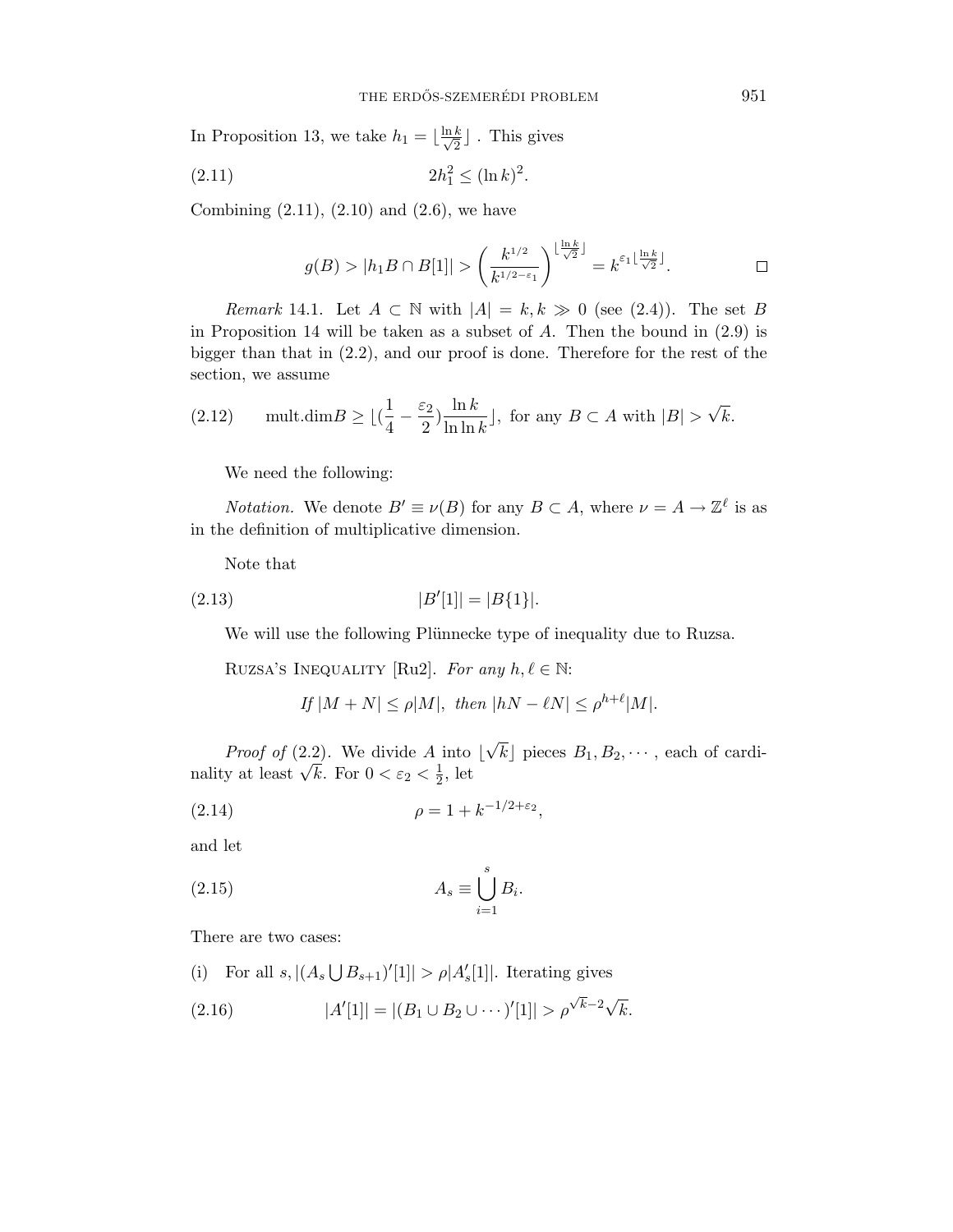Therefore

(2.17) 
$$
g(A) > |A\{1\}| = |A'[1]| > e^{(\sqrt{k}-2)\ln \rho + \frac{1}{2}\ln k} > e^{(\sqrt{k}-2)\frac{4}{5}k^{-1/2+\epsilon_2} + \frac{1}{2}\ln k} > e^{\frac{4}{5}k^{\epsilon_2}}.
$$

Inequality (2.5) is equivalent to

$$
k^{\varepsilon_2} > (\ln k)^2.
$$

which is certainly stronger than what we need to show (2.2).

(ii) There exists *s* such that  $|(A_s \cup B_{s+1})'[1]| \le \rho |A'_s[1]|$ . We use the fact that  $(A_s \cup B_{s+1})'[1] = A'_s[1] + B'_{s+1}[1]$ , and Ruzsa's inequality (with  $h =$  $h_2 + 1, \ell = 1$  to obtain

(2.18) 
$$
|(h_2+1)B'_{s+1}[1]-B'_{s+1}[1]|\leq \rho^{h_2+2}|A'_{s}[1]|.
$$

Let  $m = \text{mult.dim}B_{s+1}$ . For a set *B*, for  $h \in \mathbb{N}$ , denote

(2.19) 
$$
B[h] \equiv \left\{ \sum \varepsilon_i x_i \mid \varepsilon_i = 0, \ldots, h, x_i \in B \right\}.
$$

The left-hand side of (2.18) is

$$
\geq |h_2 B'_{s+1}[1]|
$$
  
\n
$$
\geq |B'_{s+1}[h_2]|
$$
  
\n
$$
\geq h_2^m.
$$

We take  $h_2 = \lfloor k^{1/2 - \epsilon_2} \rfloor$ . Then in the right-hand side of (2.18),

(2.21) 
$$
\rho^{h_2+2} \le (1 + k^{-1/2 + \varepsilon_2})^{k^{1/2 - \varepsilon_2} + 2} < (e^{k^{-1/2 + \varepsilon_2}})^{k^{1/2 - \varepsilon_2} + 2} < e^3.
$$

Therefore, (2.18), (2.20) and (2.21) imply

$$
g(A) > g(As)
$$
  
>  $|A'_{s}[1]|$   
>  $e^{-3}h_2^m$   
>  $e^{-3} [k^{1/2-\epsilon_2}]^{\lfloor(\frac{1}{4}-\frac{\epsilon_1}{2})\frac{\ln k}{\ln \ln k}\rfloor}.$ 

The last inequality follows from our choice of  $h_2$  and Remark 14.1.

*Proof of Remark* 2.1. In Proposition 14, if we take *B* with  $|B| \geq \frac{k}{2}$ , then we will replace  $(2.8)$ , and  $(2.9)$  by

(2.8') 
$$
m+1 \leq \frac{1}{2} (1-\varepsilon_1) \frac{\ln k}{\ln \ln k},
$$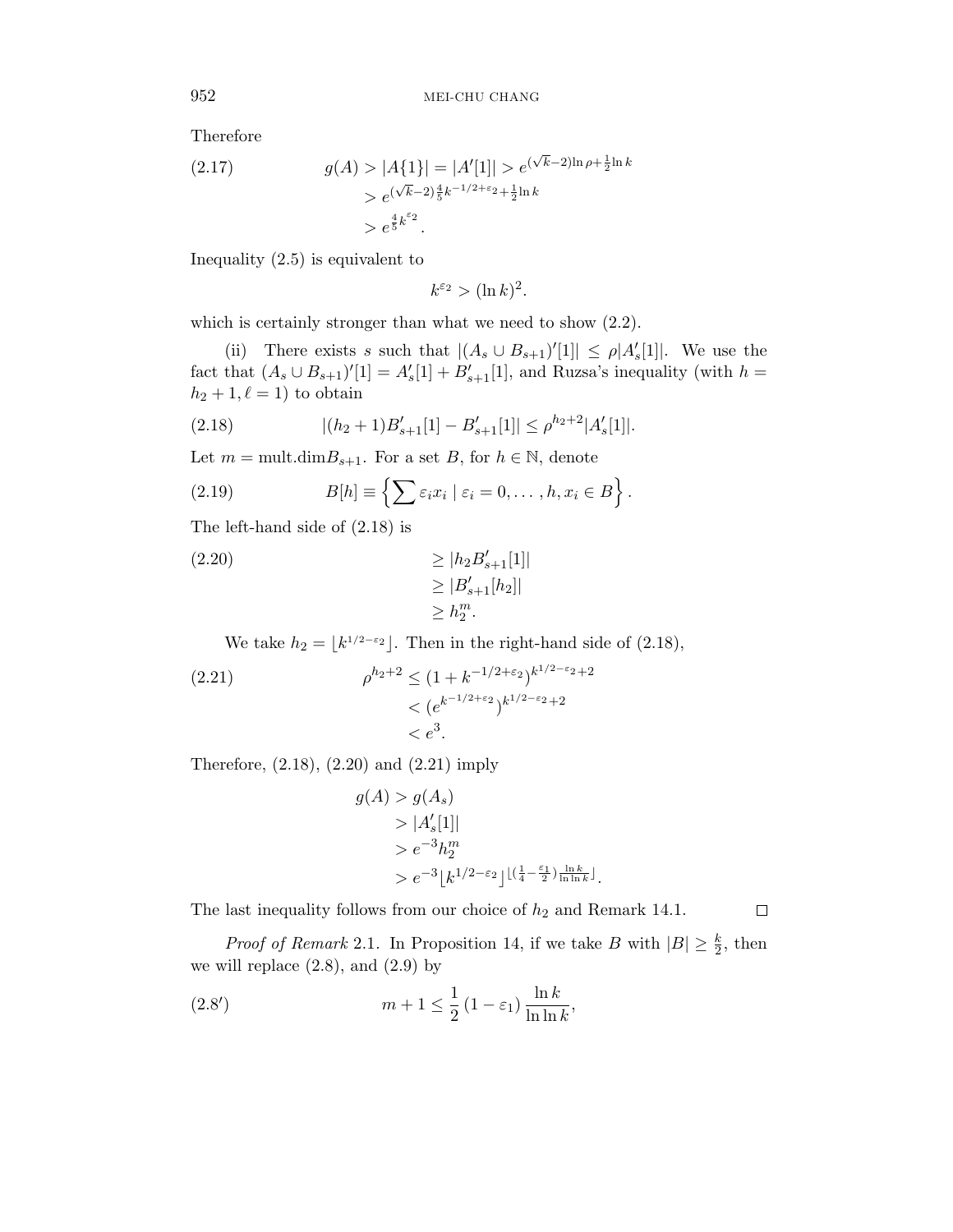and

(2.9') 
$$
g(B) > \left(\frac{k^{\varepsilon_1}}{2}\right)^{\lfloor \frac{\ln k}{\sqrt{2}} \rfloor}
$$

Let

$$
m_0 = \lfloor \frac{1}{2} (1 - \varepsilon_1) \frac{\ln k}{\ln \ln k} \rfloor.
$$

*.*

Then (2.12) will be replaced by

(2.12') 
$$
\text{mult.dim} B \ge m_0, \text{ for any } B \subset A \text{ with } |B| > \frac{k}{2}.
$$

Now we modify the proof of (2.2).

Since  $|A| = k > \frac{k}{2}$ , we have mult.dim  $A \geq m_0$ . So there is  $B_1 \subset A$ with mult.dim $B_1 = m_0$  and  $|B_1| = m_0 + 1$ . Similarly, we have  $B_2 \subset A - B_1$ with mult.dim $B_2 = m_0$  and  $|B_2| = m_0 + 1$ . We continue this process until  $r > \frac{k}{2(m_0+1)}$ . We have

$$
A \supset B_1 \cup \cdots \cup B_r
$$

with

 $mult.dimB_i = m_0$ 

and

$$
|B_i|=m_0+1.
$$

*.*

With more replacements,

$$
\frac{\ln k}{\ln \ln k} > \frac{3}{\varepsilon_2}
$$

and

(2.14') 
$$
\rho = 1 + k^{-1+\varepsilon_2},
$$

Identical arguments give

$$
g(A) > e^{-3} \lfloor k^{1-\varepsilon_2} \rfloor^{\lfloor (\frac{1}{2} - \frac{\varepsilon_1}{2}) \frac{\ln k}{\ln \ln k} \rfloor}.
$$

Sketch of Proof of Theorem 3. Let  $|A| = N$ . Then the Laczkovich-Ruzsa theorem [L-R] and (0.24) give  $A_1 \subset A$  with

$$
(2.22) \t\t |A_1A_1| < c'N,
$$

and

(2.23) 
$$
|G \cap (A_1 \times A_1)| > \delta' N^2.
$$

The weak Freiman theorem and (2.22) imply

(2.24) mult.dim*A*<sup>1</sup> *< c .*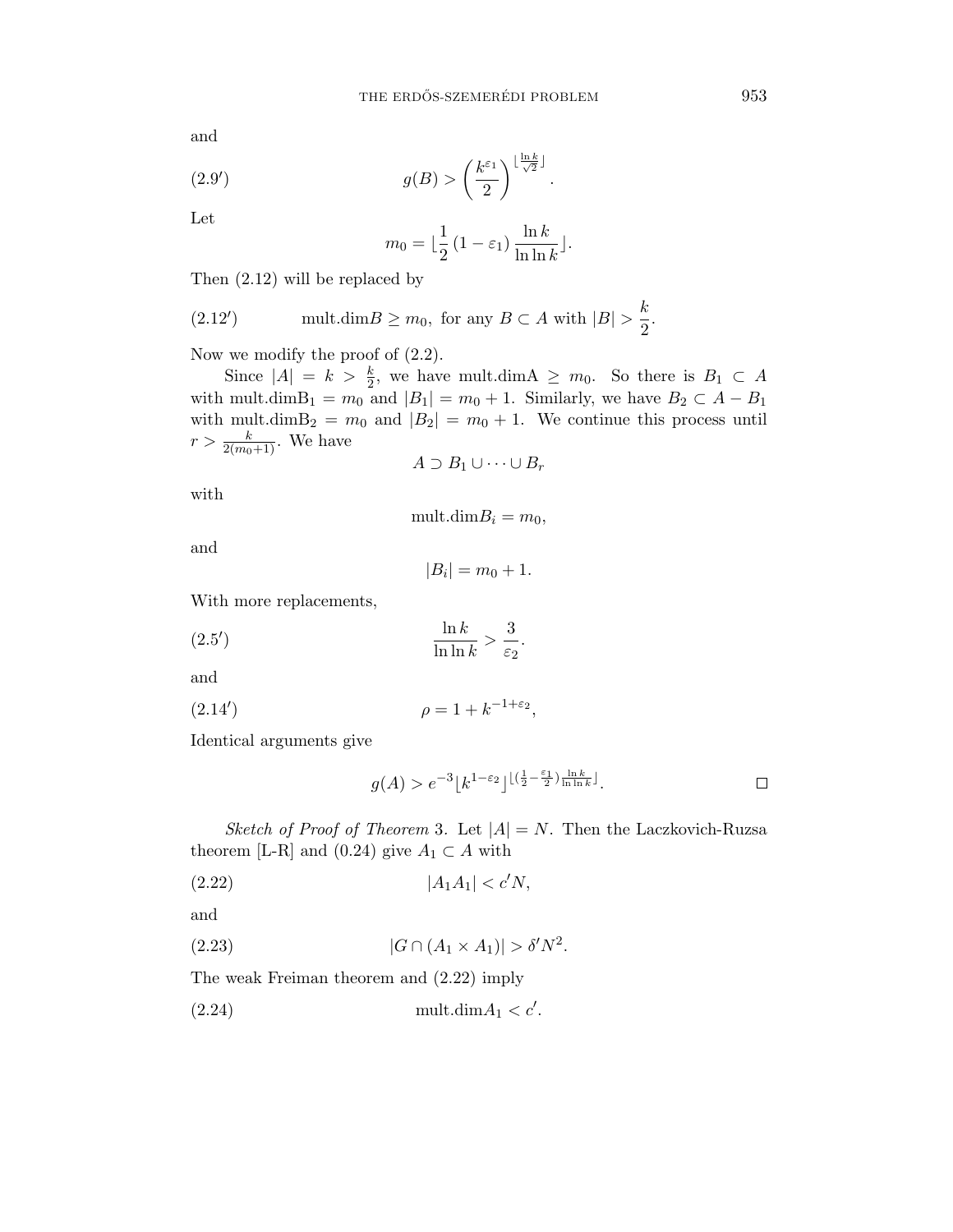It follows from Proposition 10 (with  $h = 2$ ) and the proof of Lemma 4 that

$$
(2.25) \qquad \beta \equiv |\{(n_1, n_2, n_3, n_4) \in A_1^4 | n_1 - n_2 + n_3 - n_4 = 0\}| < 36^{c'} N^2.
$$

Hence

$$
(2.26) \t\t \delta' N^2 < \sum_{\substack{G\\n \in A_1 + A_1}} |\{(n_1, n_2) \in A_1^2 | n = n_1 + n_2\}| < |A_1|^{\frac{G}{2}} A_1|^{\frac{1}{2}} \beta^{\frac{1}{2}}.
$$

The first inequality is (2.23), while the second one is the Cauchy-Schwartz inequality.

Therefore,  $(2.25)$  and  $(2.26)$  give

$$
|A \stackrel{G}{+} A| \ge |A_1 \stackrel{G}{+} A_1| \ge \frac{(\delta')^2 N^4}{\beta} > CN^2.
$$

# **3. The example**

In this section for completeness we repeat a family of examples by Erdős-Szemerédi which provide the upper bound in Theorem 2. Precisely, we will show

PROPOSITION 15. Given  $\varepsilon_3 > 0$ , for *J* so large that

$$
\frac{\ln J}{\ln \ln J} > \frac{1}{\varepsilon_3},
$$

there is a set *A* of cardinality  $|A| = k \equiv J^J$ , such that

(3.2) 
$$
g(A) < 2k^{(1+\varepsilon)\frac{\ln k}{\ln \ln k}},
$$

where

$$
(3.3) \t\t\t\t\t\varepsilon = 3\varepsilon_3 + \varepsilon_3^2.
$$

The example really comes from the proof of the lower bound of Theorem 2. Let  $p_1, \dots, p_J$  be the first *J* primes, and let

(3.4) 
$$
A \equiv \left\{ p_1^{j_1} \cdots p_J^{j_J} \mid 0 \leq j_i < J \right\}.
$$

Then

$$
(3.5) \t\t k \equiv |A| = J^J.
$$

We will use the following relations between *k* and *J*.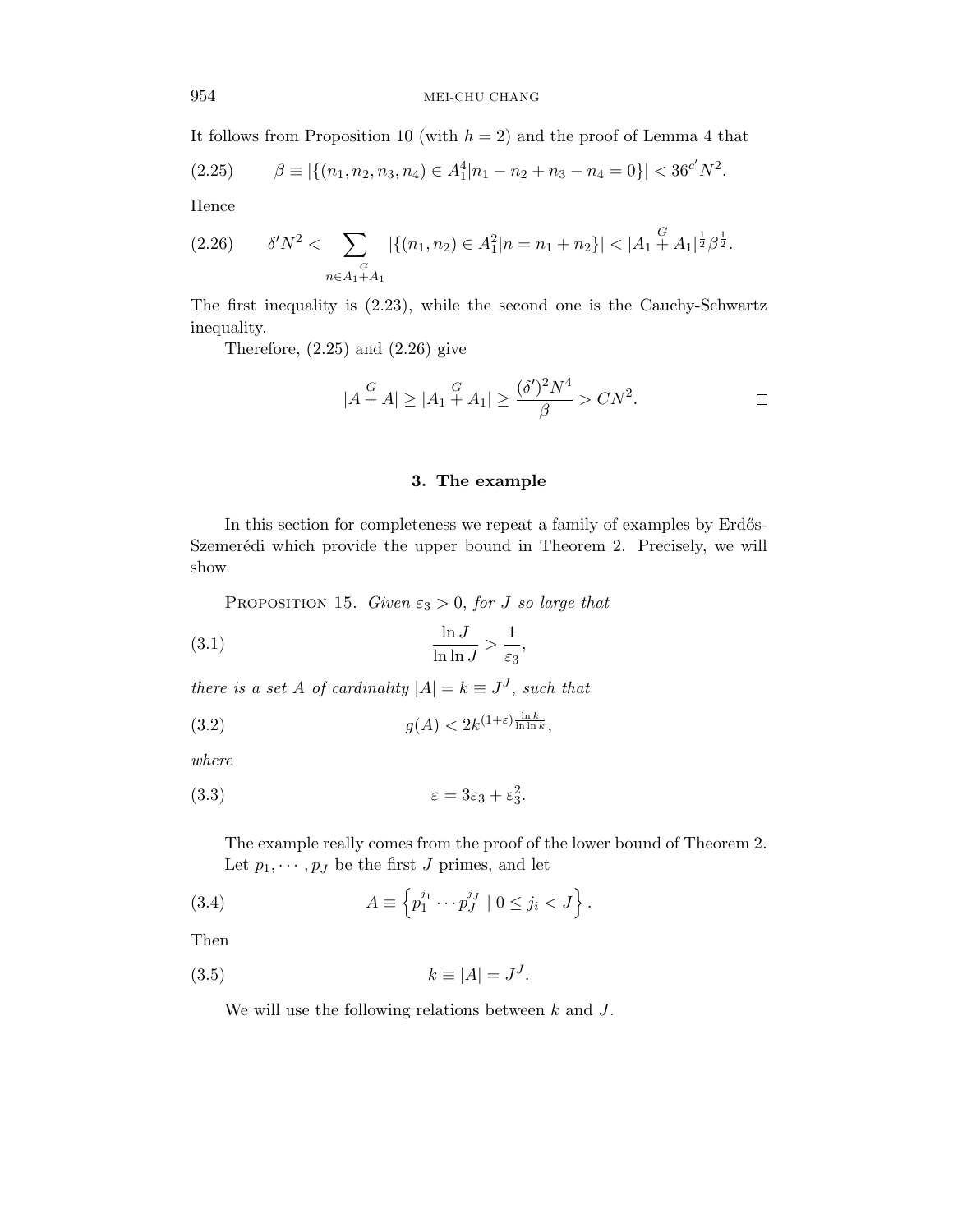LEMMA 16. Let  $k, J$  be as in  $(3.5)$ . Then (i)  $\ln k = J \ln J$ . (ii)  $\ln \ln k = \ln J + \ln \ln J$ . If *J* and  $\varepsilon_3$  satisfy (3.1), then (iii)  $\ln \ln k < (1 + \varepsilon_3) \ln J$ .  $(iv)$   $J < (1 + \varepsilon_3) \frac{\ln k}{\ln \ln k}$ . (v)  $J^2 < (1 + \varepsilon')(\frac{\ln k}{\ln \ln k})^2$ , where  $\varepsilon' = 2\varepsilon_3 + \varepsilon_3^2$ .

Proof. Each one follows immediately from the preceding one. For (iii) implying (iv), we use  $J = \frac{\ln k}{\ln J}$ .  $\Box$ 

*Remark* 16.1. The inequality  $\frac{\ln J}{\ln \ln J} > \frac{1}{\varepsilon_3}$  clearly implies

(3.6) 
$$
\frac{\ln k}{\ln \ln k} > \frac{1}{\varepsilon_3}.
$$

LEMMA 17. (i) For all  $a \in A$ ,  $a < (\ln k)^{J^2}$ ,  $(iii)$   $|A[1]| < k(\ln k)^{J^2}$ , (iii)  $|A\{1\}| < (kJ)^J$ .

*Proof.* (i) For  $a \in A$ , (3.4) gives

$$
a < \left(\prod_{i < J} p_i\right)^J < \left(\prod_{i < J} i\ln i\right)^J \n< \left(J^J(\ln J)^J\right)^J \n= \left(J\ln J\right)^{J^2} \n= \left(\ln k\right)^{J^2}.
$$

The second inequality is by the Prime Number Theorem. The last equality is Lemma 16 (i).

- (ii) follows from (i).
- (iii) We see that

(3.7) 
$$
A\{1\} = \left\{p_1^{\sum_{s=1}^k j_1^{(s)}} \cdots p_J^{\sum_{s=1}^k j_J^{(s)}} \mid 0 \le j_i^{(s)} < J\right\}.
$$

Since  $\sum_{s=1}^{k} j_i^{(s)} < kJ$ , (iii) holds.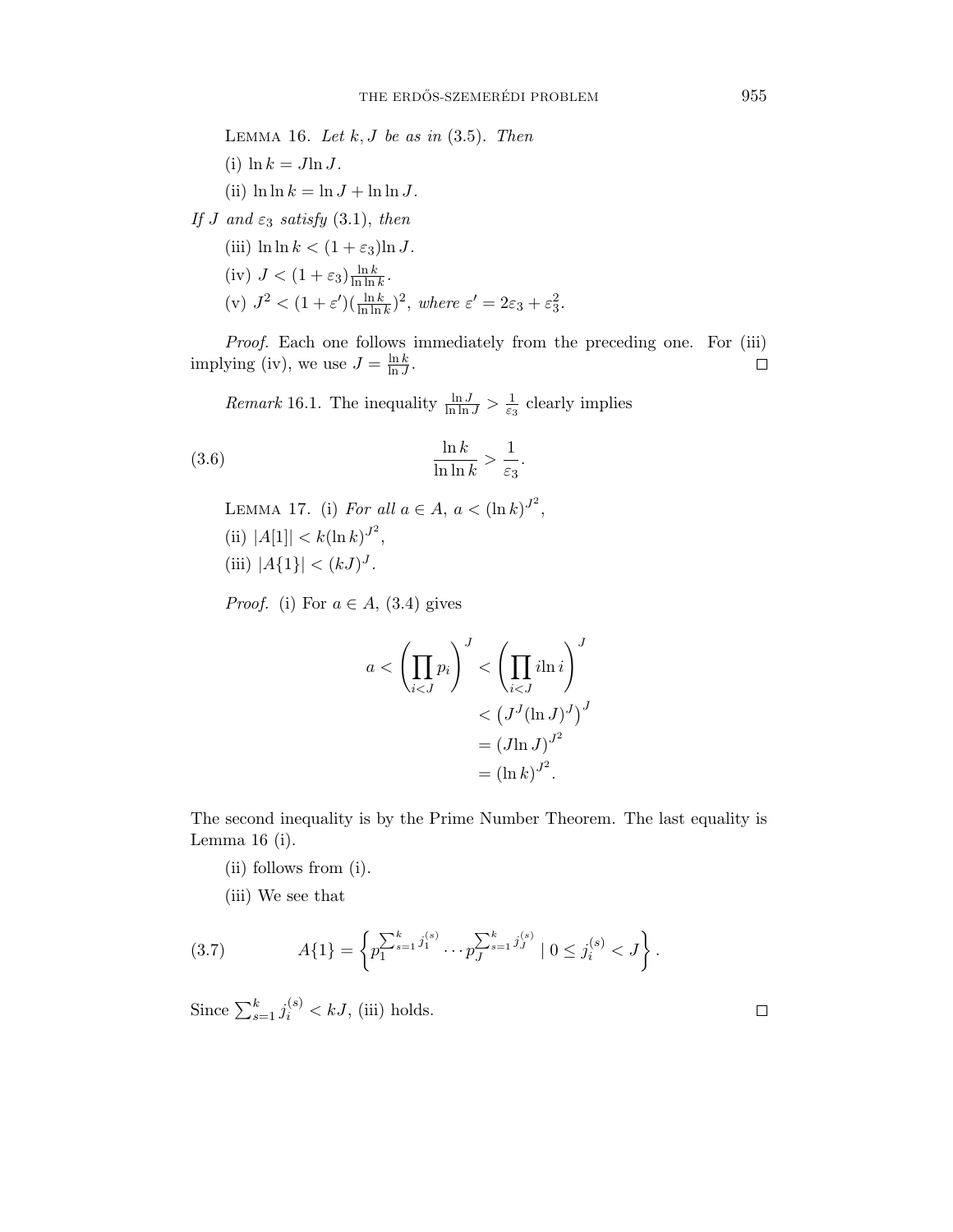956 MEI-CHU CHANG

Proof of Proposition 15. Lemma 17 (ii) and Lemma 16 (v) give

(3.8)  
\n
$$
|A[1]| < k(\ln k)^{(1+\varepsilon')(\frac{\ln k}{\ln \ln k})^2}
$$
\n
$$
= e^{\ln k + (1+\varepsilon')\frac{(\ln k)^2}{\ln \ln k}}
$$
\n
$$
= e^{\ln k(1+(1+\varepsilon')\frac{\ln k}{\ln \ln k})}
$$
\n
$$
< e^{\ln k(1+\varepsilon)\frac{\ln k}{\ln \ln k}}
$$
\n
$$
= k^{(1+\varepsilon)\frac{\ln k}{\ln \ln k}}.
$$

Here  $\varepsilon = \varepsilon' + \varepsilon_3 = 3\varepsilon_3 + \varepsilon_3^2$ . We use (3.6) for the last inequality.

Lemmas 17 (iii), 16 (iv), and  $(3.5)$  give

(3.9) 
$$
|A\{1\}| < k^J k = k^{J+1} < k^{(1+\varepsilon_3)\frac{\ln k}{\ln \ln k}+1} < k^{(1+2\varepsilon_3)\frac{\ln k}{\ln \ln k}}
$$

The last inequality is again by  $(3.6)$ .

Putting (3.8) and (3.9) together, we have  $g(A) < 2k^{(1+\varepsilon)}\frac{\ln k}{\ln \ln k}$ .

 $\Box$ 

University of California, Riverside, CA *E-mail address*: mcc@math.ucr.edu

#### References

- [Bi] Y. Bilu, Structure of sets with small sumset, in *Structure Theory of Set Addition*, *Ast´erisque* **258** (1999), 77–108.
- [C1] M.-C. Chang, A polynomial bound in Freiman's theorem, *Duke Math. J* . **113** (2002), 399–419.
- [C2] , Factorization in generalized arithmetic progressions and applications to the Erdös-Szemerédi sum-product problems, *GAFA*, to appear.
- [El] G. Elekes, On the number of sums and products, *Acta Arith*. **81** (1997), 365–367.
- [El-R] G. Elekes and I. Ruzsa, Product sets are very large if sumsets are very small, preprint.
- [E] P. ERDŐS, Problems and results on combinatorial number theory. III, in *Number Theory Day*, 43–72 (*Proc. Conf. Rockefeller Univ*., *New York*, 1976), *Lecture Notes in Math*. **626**, Springer-Verlag, New York, 1977.
- [E-S] P. ERDŐS and E. SZEMERÉDI, On sums and products of integers, *Studies in Pure Mathematics*, Birkhäuser, Basel, 1983, 213–218.
- [Fr1] G. A. Freiman, *Foundations of a Structural Theory of Set Addition*, *Transl. of Math. Monographs* **37**, A. M. S., Providence, RI, 1973.
- [Fr2] , On the addition of finite sets. I, *Izv. Vysh. Ucheb. Zaved. Matematika* **13** (1959), 202–213.
- [Fr3] , Inverse problems of additive number theory. VI. On the addition of finite sets. III, *Izv. Vysh. Ucheb. Zaved. Matematika* **28** (1962), 151–187.
- [H-T] R. R. Hall and G. Tenenbaum, *Divisors*, *Cambridge Tracts in Math*. **90**, Cambridge Univ. Press, Cambridge, 1988.
- [K-T] N. Katz and T. Tao, Some connections between Falconer's distance set conjecture and sets of Furstenberg type, *New York J. Math*. **7** (2001), 149–157.